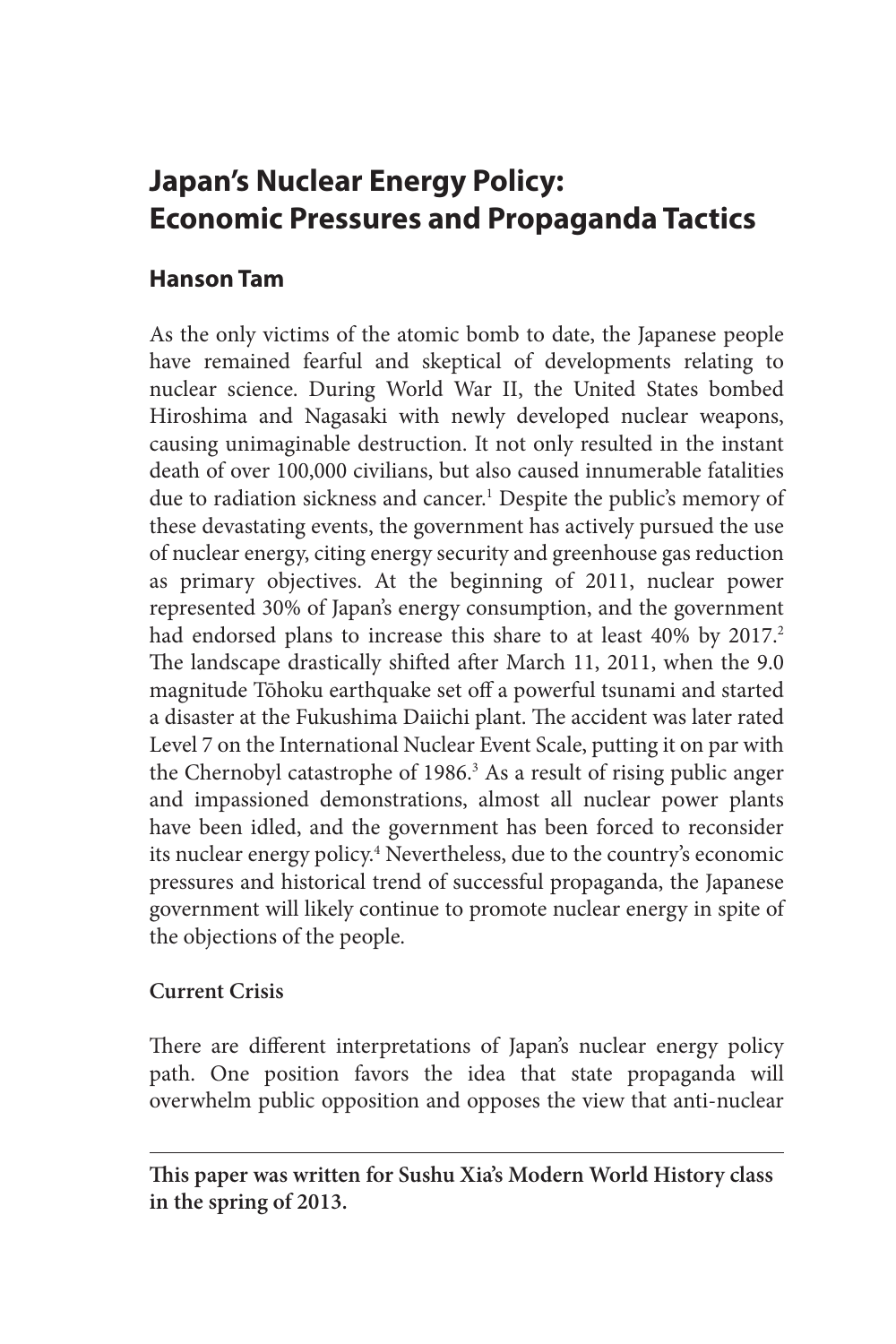## 6 Hanson Tam

sentiments will lead to a policy change. Morris Low, in "Accelerators and Politics in Postwar Japan," emphasizes the role of the Japanese government in overcoming citizen dissent. He highlights the tensions between physicists, citizens, and the government during the period immediately following WWII, illustrating the challenge of establishing atomic research in a newly democratic Japan. Through examples, Low shows how the voices of the local citizens were ultimately ignored and the government managed to push ahead with nuclear research.<sup>5</sup> The opposite position is represented in "Post-Crisis Japanese Nuclear Policy: From Top-Down Directives to Bottom-Up Activism." In this piece, Daniel Aldrich notes that although the Japanese have reluctantly acquiesced to the adoption and expansion of nuclear energy in the past, public support has dwindled significantly over the last two decades with the revelations of previously covered-up nuclear incidents. Aldrich contends that the 2011 Fukushima catastrophe was the final straw, igniting the fury of Japanese citizens who have long opposed nuclear power and who will no longer accept a government that promotes this risky form of energy.<sup>6</sup>

The latter position seems more appealing when the nuclear issue is viewed in conjunction with the ideals of democracy. Aldrich's position implies a belief that the commoners will be successful in influencing the government through grassroots activism and that the public's unfavorable view of nuclear energy will ultimately prevail. The reasoning is that since the Japanese have a functioning democracy in which the people elect their representatives, citizens can either pressure politicians to adopt anti-nuclear policies or simply vote legislators who oppose nuclear power into office. Although logically sound, this argument fails to understand the importance of two main points behind Japan's energy policy, namely energy security and the government's historical successes in manipulating public opinion.

#### **Energy Security**

Japan's limited natural resources have posed a serious problem for the country's growing economy. The country imports 84% of its primary energy requirements, thus making it extremely dependent on other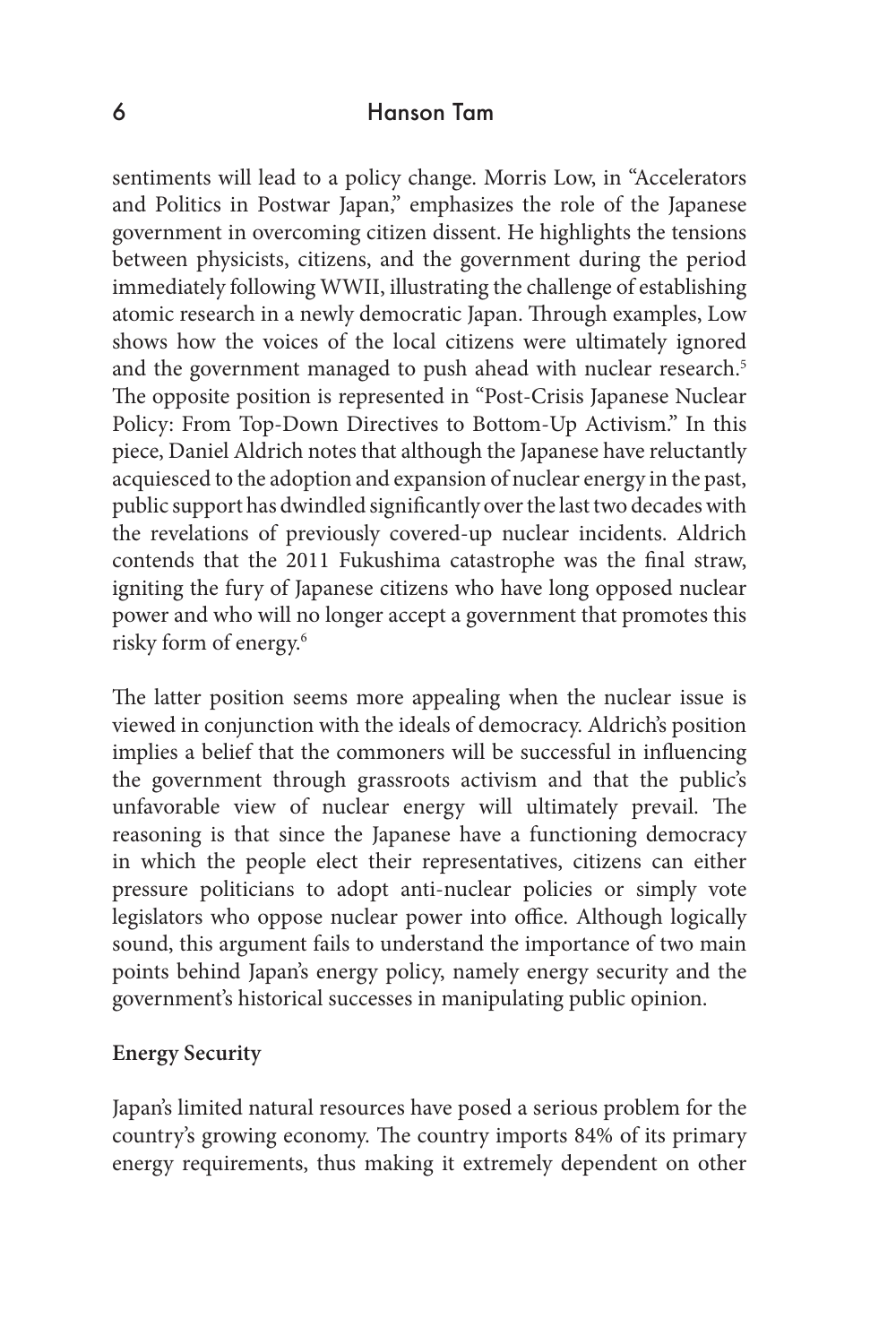countries, especially those in the Middle East. This vulnerability quickly surfaced during the oil crisis of 1973-1974 as a severe threat to Japan's energy security. At that time, Japan was dependent on oil for 66% of the electricity produced.<sup>7</sup> With the price per barrel soaring from three to twelve dollars and the availability of oil plummeting, the government was forced to make the issue a top priority. Japanese officials were determined to achieve self-sufficiency and to protect critical industries. To ensure energy reliability and affordability, the government embraced the two alternatives of the time, hydroelectric dams and nuclear power plants.<sup>8</sup> The fear of oil dependence led to the drastic increase of and eventual reliance on nuclear energy.

This dilemma continues to the present day. Now that Japan produces 30% of its electricity from nuclear plants, the termination of this energy source would have serious economic consequences. Yoshito Sengoky, a leading voice in the Democratic Party of Japan, warned that, "We must think ahead to the impact on Japan's economy and people's lives if all nuclear reactors are stopped. Japan could, in some sense, be committing mass [economic] suicide."9 Beside the harmful environmental effects of returning to fossil fuels, the cost of oil imports is estimated to be \$40 billion a year.<sup>10</sup> Business analysts also fear a loss of competitiveness and cite power supply uncertainty as a major factor in the relocations of corporations.11 With the Japanese economy at risk, the government cannot afford to and will not abandon nuclear power.

#### **Historical Trend of Successful Propaganda**

Backtracking to 1954, the Lucky Dragon incident was one of the first obstacles to Japan's nuclear aspirations. It prompted the government to start public relations work, promoting nuclear research and introducing nuclear power despite the concerns of local residents. In March, twenty-three fishermen became contaminated while sailing through the fallout of a U.S. hydrogen bomb test that occurred on the first of the month. As a result of the event, 30 million Japanese, or one third of the population, signed a petition demanding the banning of hydrogen bombs. Although the petition was explicitly referring to weapons, nuclear power was also viewed in a very unfavorable light.<sup>12</sup>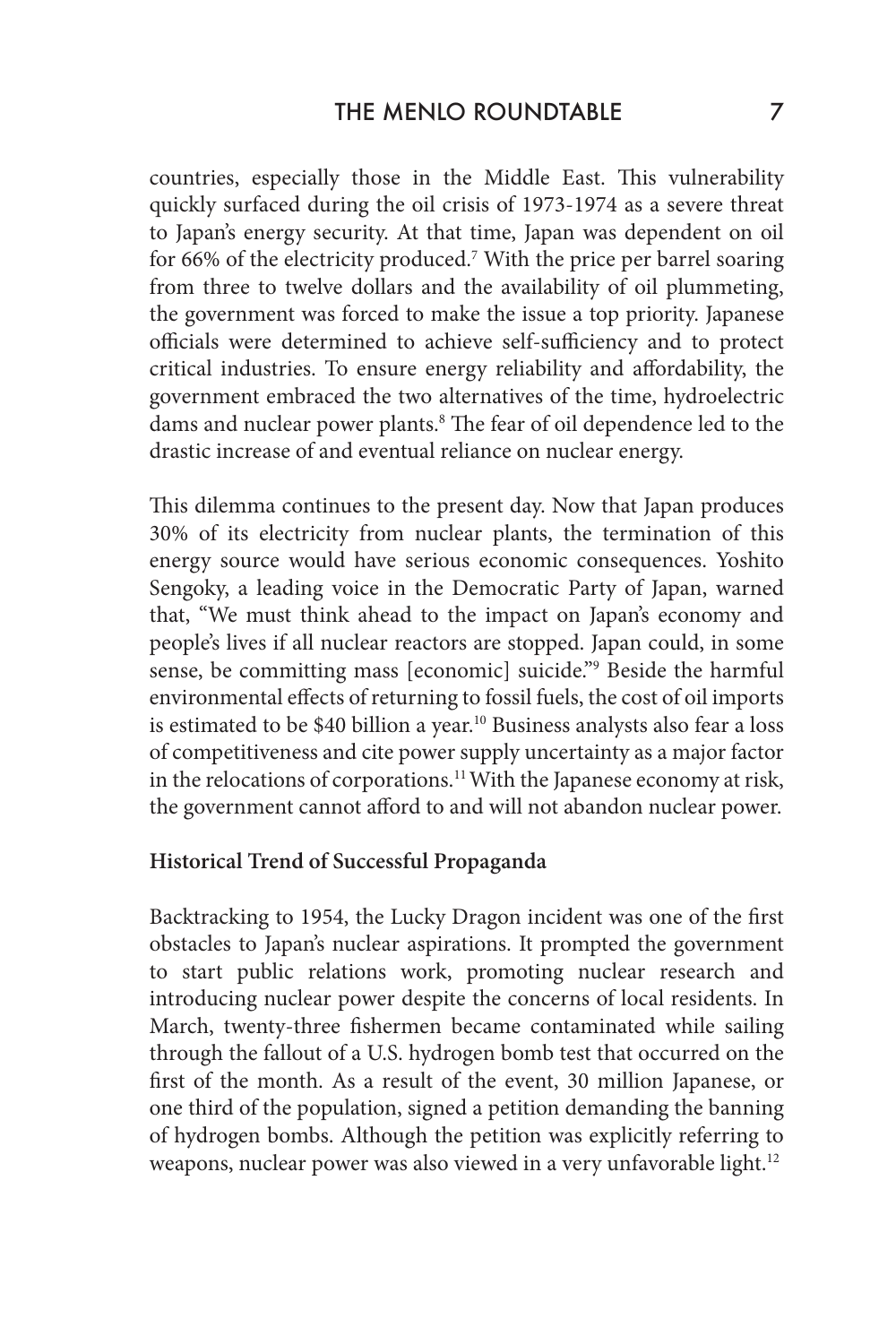### 8 Hanson Tam

At the same time, the government issued a proposal for the Institute of Nuclear Study (INS). Low details that the INS faced stiff opposition from Tanashi, Tokyo residents. The citizens were fearful of the proposed nuclear research center, actively protesting the INS and even passing a city council resolution against the establishment of the organization. The physicists affiliated with the project attempted to convince the public by assuring the residents that the INS was intended for peaceful purposes. However, the townspeople remained steadfast in their opposition. In the end, the government ignored these objections and the facility opened in July 1955.13 The bold move to abandon the ongoing talks with the local residents and to go ahead with construction reflected the government's tendencies to promote nuclear power at all costs.

By 1963, the country had its first nuclear power plant.<sup>14</sup> As Aldrich argues, "the Japanese government developed an extensive array of policy instruments and soft social control techniques designed to bring public opinion in line with national energy goals."<sup>15</sup> In addition to aiding companies such as the Tokyo Electric Power Company financially and logistically, officials carefully avoided building nuclear plants in hostile communities. The central government even provided compensation or job opportunities to some fishermen so that they would not object. In addition, agencies introduced science curricula in schools and created Nuclear Power Day; they set up events to benefit fishermen and farmers, two groups that have been historically anxious about nuclear developments. Money has also been funneled to communities willing to host a nuclear power plant.<sup>16</sup> These undemocratic methods of silencing dissent highlight the extent to which the Japanese government is willing to pursue nuclear energy.

#### **Conclusion**

Even though the March 2011 disaster led to unprecedented concern and anger from Japanese citizens, recent developments demonstrate that Japan is already reverting to its historical trend. Despite staggering 2013 poll numbers showing that 73% of the people want to decrease or abolish nuclear energy, and despite the Energy & Environmental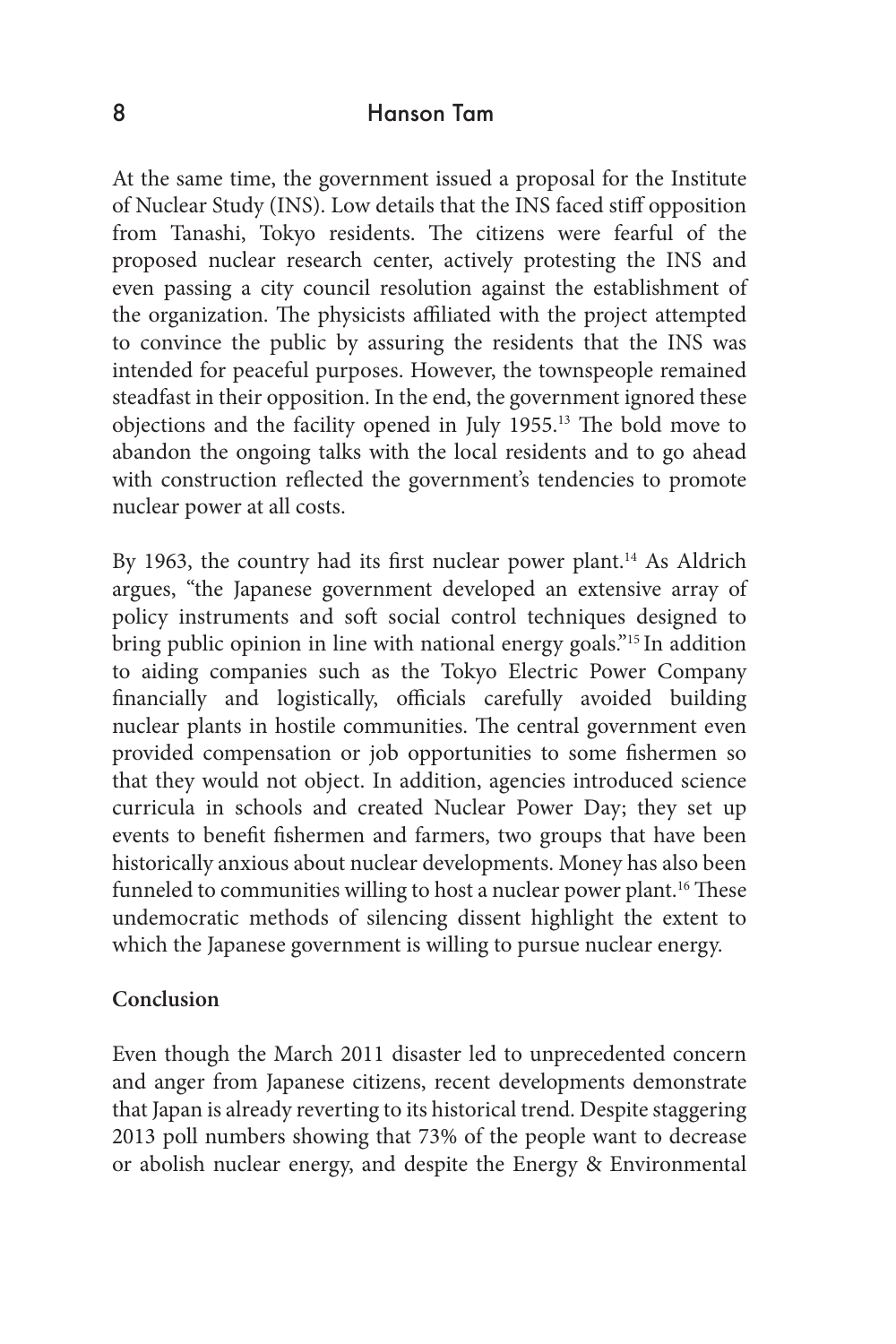Council's recommendation to phase-out nuclear reactors, the freshly elected Liberal Democratic Party has once again spoken out in favor of restarting reactors.17 In fact, the pro-nuclear political party won a landslide victory in 2012, winning 294 out of 480 seats in the lower house of parliament.<sup>18</sup> The negative public opinion surrounding the Fukushima catastrophe failed to affect Japan's nuclear energy policy.

Japan has persistently shown that it will continue using nuclear power due to the significance of energy security and due to its capability to manipulate public opinion. Although the meltdowns at the Fukushima Daiichi complex led to unparalleled levels of grassroots activism and concern, the government will, after immense public relations work, resume the necessary production of nuclear energy.

#### **Notes**

1. Alonzo L. Hamby, "The Decision to Use the Atomic Bomb," in *Encyclopædia Britannica Online*, accessed May 6, 2013, http://www.britannica.com/EBchecked/topic/712569/ Trumans-decision-to-use-the-bomb.

2. "Nuclear Power in Japan," World Nuclear Association, last modified April 17, 2013, accessed May 6, 2013, http://www.world-nuclear.org/ info/Country-Profiles/Countries-G-N/Japan/#.UYb2N5VLAzQ.

3. Hamby, "The decision to use the atomic," in *Encyclopædia Britannica Online*.

4. Daniel P. Aldrich, "Post-Crisis Japanese Nuclear Policy: From Top-Down Directives to Bottom-Up Activism," Asia Pacific Issues, no. 103 (January 2012): 6-7, accessed May 6, 2013, http://www.eastwestcenter.org/sites/default/files/private/api103.pdf.

5 . Morris F. Low, "Accelerators and Politics in Postwar Japan," *Historical Studies in the Physical and Biological Sciences* 36, no. 2 (March 2006): 286-9, accessed May 6, 2013, http://www.jstor.org/stable/10.1525/hsps.2006.36.2.275.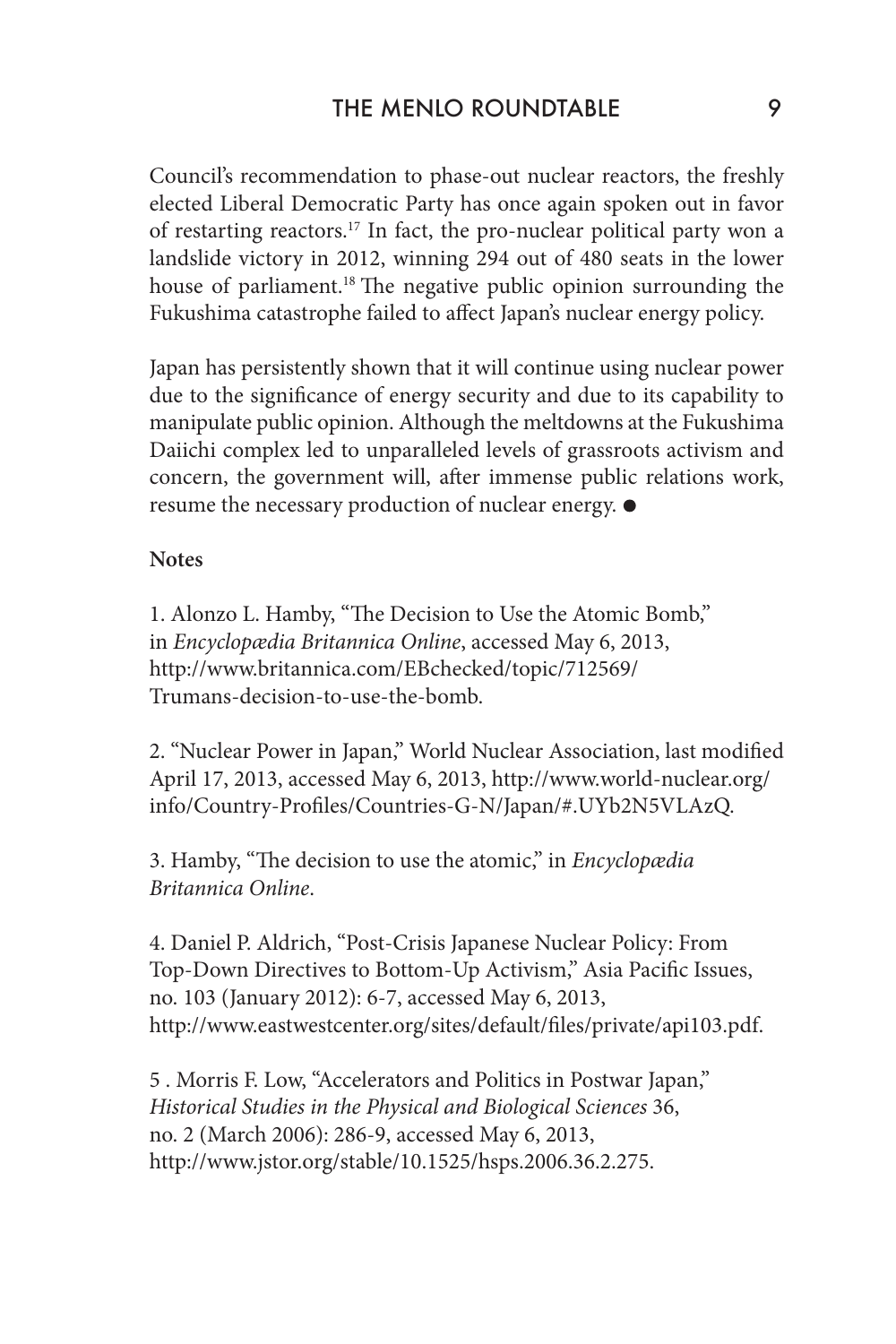# 10 Hanson Tam

6. Aldrich, "Post-Crisis Japanese Nuclear Policy," 1.

7. "Nuclear Power in Japan," World Nuclear Association.

8. Aldrich, "Post-Crisis Japanese Nuclear Policy," 2-3.

9. "Germany and Japan Rethink Nuclear Policies," Nuclear Energy Institute, last modified 2012, accessed May 6, 2013, http://www.nei. org/resourcesandstats/publicationsandmedia/insight/Summer-2012/ germany-and-japan-rethink-nuclear-policies.

10. "Nuclear Power in Japan," World Nuclear Association.

11. Aldrich, "Post-Crisis Japanese Nuclear Policy," 7.

12. Ibid., 2.

13. Low, "Accelerators and Politics in Postwar Japan," 286-9.

14. "Nuclear Power in Japan," World Nuclear Association.

15. Aldrich, "Post-Crisis Japanese Nuclear Policy," 3.

16. Ibid., 3-5.

17. "Nuclear Power in Japan," World Nuclear Association.

18. Malcolm Foster, "Japan Elections 2012: LDP Wins Majority In Parliamentary Elections," The Huffington Post, last modified December 16, 2012, accessed May 6, 2013, http://www.huffingtonpost.com/2012/12/16/japan-elections-2012-ldp-wins\_n\_2310527.html.